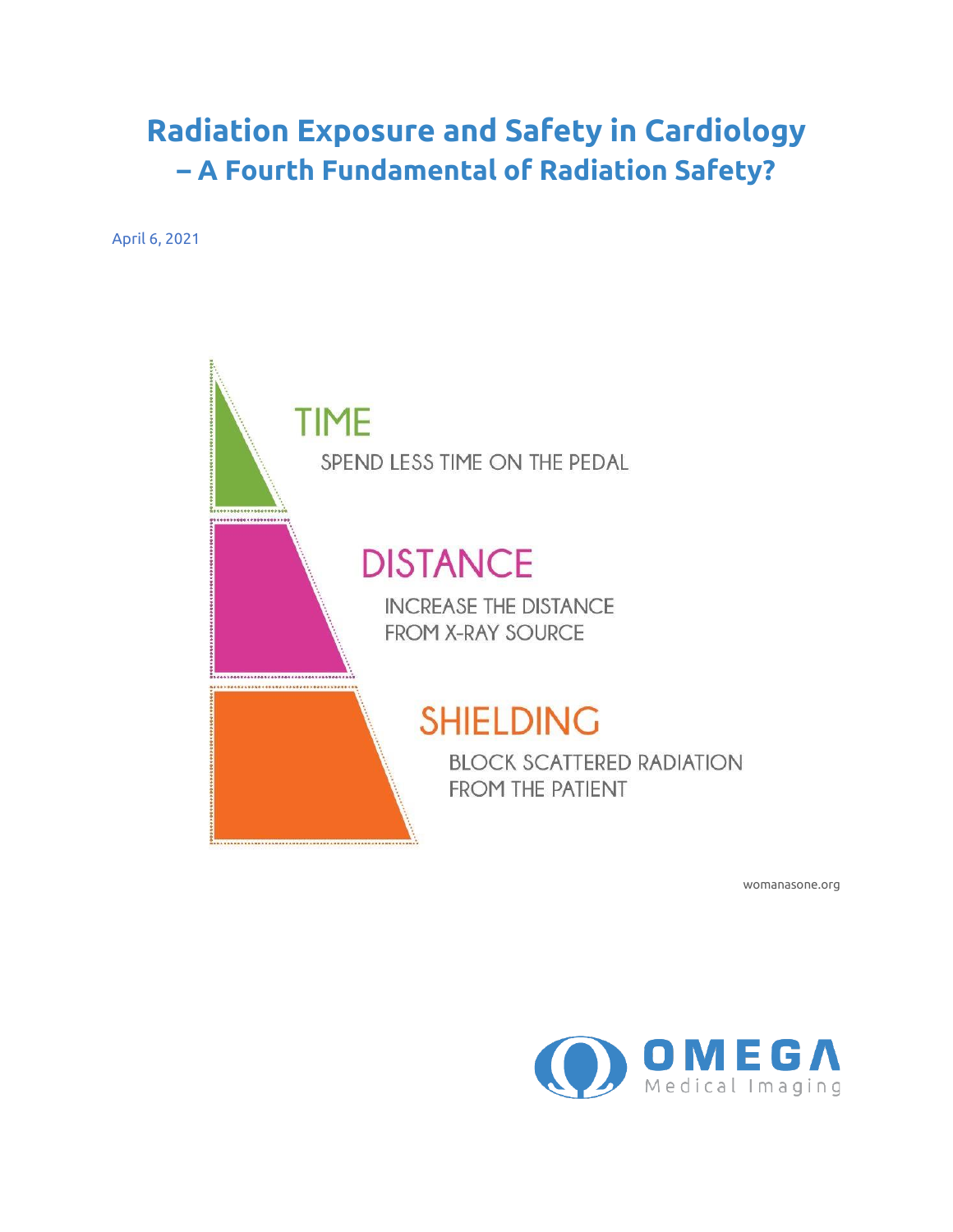In an [article](https://www.acc.org/latest-in-cardiology/articles/2021/01/05/21/26/radiation-safety-in-the-practice-of-cardiology-with-an-emphasis-on-special-considerations-in-women) presented with the American College of Cardiology, Dr. Sheila Sahni et al. takes a look at the issue of radiation safety in cardiology with an emphasis on women. The article looks at the lack of training on radiation safety and the lack of consistent safety policies and procedures. These deficiencies impact not only women cardiologists, but all cardiologists.

There are three fundamentals proposed as key to radiation safety – time, distance, and shielding. Time refers to the amount of radiation used to achieve the needed imaging. Basically, spending less time on the pedal. Distance means increasing the distance from the x-ray source while shielding refers to blocking the scatter radiation reflecting off the patient.

Further aspects of radiation safety are the use of protective equipment (lead garments) and the use of dosimeter radiation badges to limit and monitor exposure, respectively. How the interventional system is angled can also help reduce exposure as can the choice of image acquisitions. Collimation too is an important tool in reducing radiation to both the patient and in scatter radiation.

These best practices are important steps in providing improved radiation safety to women cardiologists – to all cardiologists. With improved safety, perhaps more women would look at cardiology as a specialty. What's more, all cardiologists could be more confident in the safety of their own practices – in their own health.

But is there more? At Omega, we think there is. We would respectively call it a fourth fundamental – technology. Technology can further the best practices of radiation safety. Technology can dramatically reduce radiation exposure to not only physicians and staff, but to patients as well.

When pulsed fluoro was introduced, it was revolutionary. It was technology providing a solution to reduce the radiation exposure for advanced procedures that required longer radiation run times. Even though pulsed fluoro was proven to reduce radiation by about 65% compared to continuous run systems, the technology was not universally adopted immediately. Such is often the case with technology – even when dramatic results are proven.

Omega systems use AI image-guided technology that automatically tracks and collimates to the Region of Interest (ROI). With advanced image processing, Omega systems reduce radiation exposure by up to ~84% while delivering superior image quality. These results are above the reduction provided by the now standard use of pulsed fluoro and cine.

Like pulsed technology before, ROI technology i[s proven to provide dramatic results](https://www.omegamedicalimaging.com/clinical-data/key-clinical-data/#RadCompare) in radiation exposure reduction. Also, like pulsed fluoro and cine before, ROI